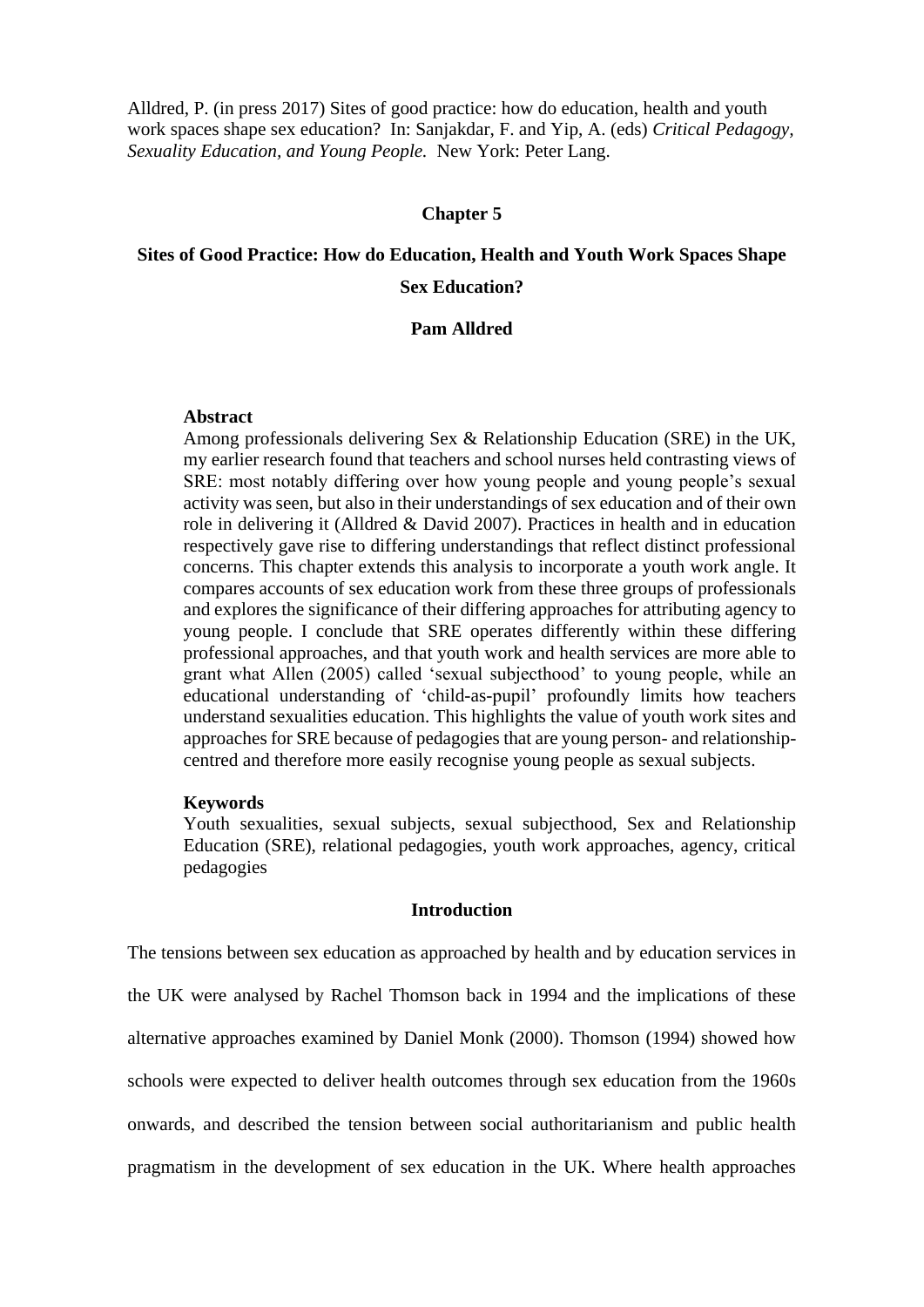dominated, the aims of sex education were defined in terms of limiting unplanned pregnancy and the spread of Sexually Transmitted Illness (STI's). Where moral discourses dominated, sex education was formulated in terms of concerns about the legitimacy of adolescent sexual activity or concerns over sexual exploitation (Thomson, 1994). These differences are still evident in the accounts of practitioners today.

Alldred and David (2007) criticised the UK's 2000 Sex and Relationships Education Guidance for marginalising young people within sexualities education policy and instead addressing parents as the consumers of education, whose values schools should endeavour to reflect. The 1986 Education Act had devolved control of sex education to school governing bodies creating the requirement to consult with parents, and that it "be taught within a moral framework" (Thomson, 1994, p. 48). Furthermore, whilst value plurality is espoused, the guidance is not value-free and is instead offensively value-laden in its heterosexism and its assumption that early childbearing is necessarily problematic (Alldred & David ibid; Corteen, 2006). Schools are a material site for engendering particular, normative values despite reference to the local community shaping the values of a school and hence SRE. It seems that education remains a moral mission, and hence a political battleground between stakeholders, on which pupils' views are rarely heard.

In contrast, health services are clear who their client is. Health professionals provide access to sexual and other health services for clients and offer confidentiality. It follows then that school nurses - who deliver collective health interventions (e.g. immunisation to year groups) and whole-class education (e.g. on sexual health, nutrition) as well as individual health consultations - should 'provide and promote confidential dropins' for students at school or community venues and even text or email pupils who cannot attend sessions face-to-face (DH/DfES 2006). They must be "aware of confidentiality issues" and that under-16s have the right to contraceptive services without parental consent [and] "ensure the school policy on confidentiality is clear, [and] meets the best interests of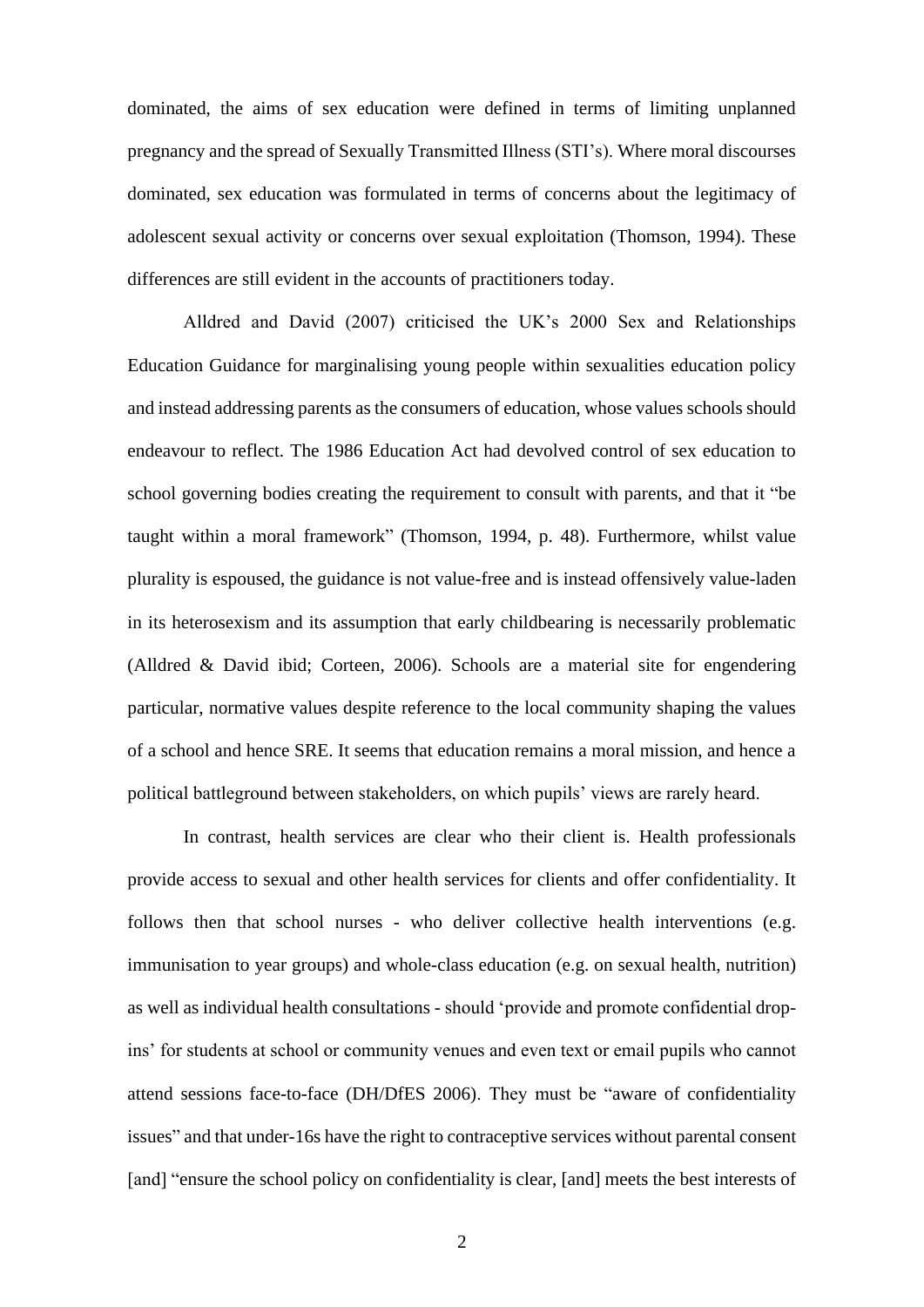young people" (ibid., 23). Their professional guidance is clear that young people may have sexual health needs and have the usual right to confidentiality of anyone using health services. However it has on occasion been represented in the UK popular press as encouraging young people to have sex and undermining the role of parents, suggesting that it remains contentious in the UK to address young people as sexual subjects (Allen 2005).

This chapter develops this earlier comparison of educational and health approaches to sexualities education by adding a third perspective, that of youth work. Youth workers, operating across differing sites, times and communities, have shared the aim of supporting the personal development of young people as human beings (Bessant, 2009) and youth work has been described as grounded in education that is informal, conversational and critical (Batsleer, 2008). Unlike education and health, youth work as a sector is founded on the principles of voluntary and respectful engagement of young people and seeks explicitly to promote their empowerment (Davies, 1999, p. 2010). In 2002, after wide consultation, the National Youth Agency (the UK's youth work accrediting body) published what it considered a 'consensual and strongly supported statement of youth work's values and principles'. According to this statement, 'youth work is informed by a set of beliefs which include a commitment to equal opportunity, to young people as partners in learning and decision-making and to helping young people develop their own set of values'; it entails working with young people 'to help them make informed choices about their personal responsibilities within their communities'; respecting and promoting young people's rights to make their own decisions and choices, and promoting social justice for young people and in society generally through encouraging respect for difference and diversity and challenging discrimination.' According to these principles, everyone involved in the service (as managers, policy makers, trustees, employees, volunteers) should share a "belief in the capacity of youth work to help young people themselves learn to make moral decisions and take effective action" (NYA, 2004, p. 4).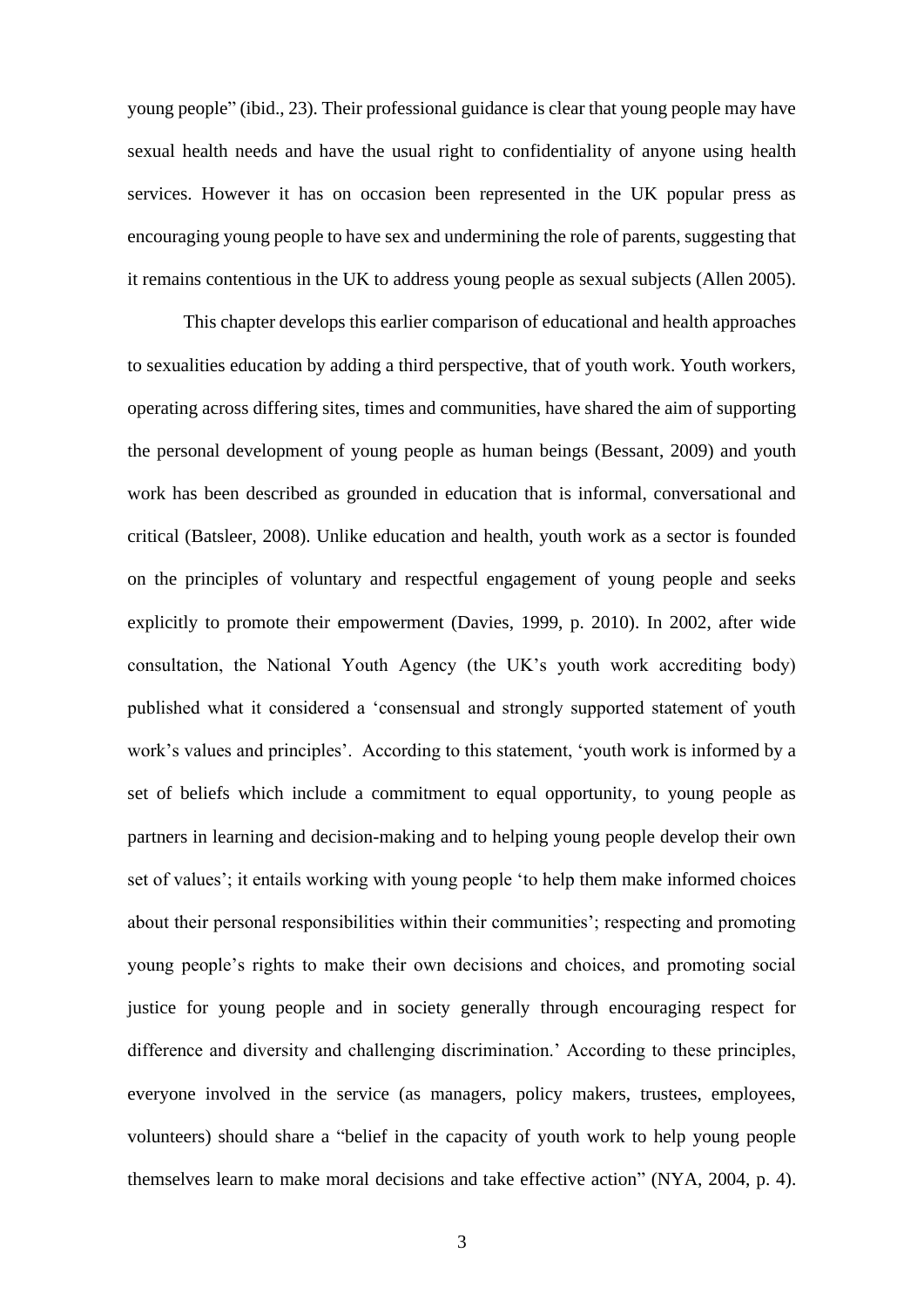Thus, whilst many UK-based youth workers (like their colleagues elsewhere) are explicitly informed and inspired by critical pedagogy and Freirean approaches to community education for social change, even state-funded services put recognising and promoting young people's agency at the core (Cullen 2013).

# **The studies**

This chapter brings together material from two studies. The first was a two-year study with Miriam E. David and Pat S. Smith that sought to raise the status of PSHCE ('Personal, Social, Health & Citizenship Education') in order to improve school-based SRE across an English region (Alldred & David, 2007). It was funded by the UK's Education department to (meet a health agenda to) reduce teenage pregnancy rates. I interviewed (twice each) the 17 teachers with responsibility for SRE, usually as the secondary school's PSHCE Coordinator, and gathered accounts from the 15 school nurses serving these 17 secondary schools and their feeder schools.

Here I add material from subsequent unpublished research: the 'Sites of Good Practice' study that I conducted in 2009 with approval by Brunel University London's Research Ethics Committee. This later study interviewed 12 youth workers who were engaged in sexual health work with young people, though whether they called this 'sex education', 'sexual health information' or otherwise was one of the issues for discussion. This third group was recruited with knowledge of the findings from the other two groups, in a small study explicitly framed as seeking 'to extend [the inter-professional] comparison to understand how youth workers approach sexual health or sex education-related work with young people' (Participant Information Sheet). They were asked more directly than the previous interviewees about the principles and personal or professional values that informed their work. Interviews were similarly semi-structured and responsive in order to gain a broad sense of their work and their approach to it.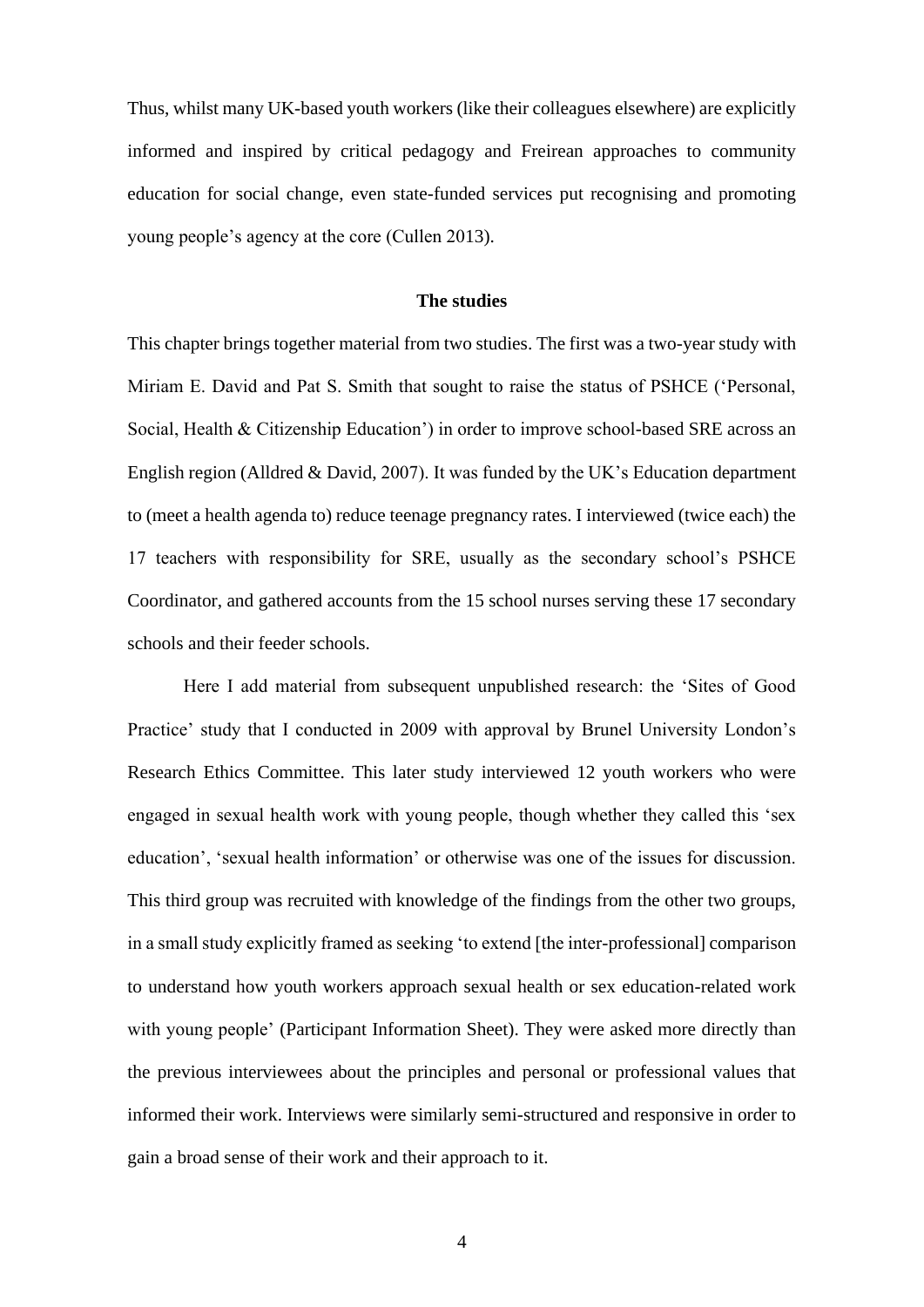In what follows, I consider each practitioner group in turn through excerpts from interviews that illustrate how they approached their work. I admit that professional identities are a fiction in terms of their being indefensible unitary constructs (Stronach et al., 2002) and universalizing groups problematically (Davies, 2010), but I wish to capture ways in which the material practices of each role provide for certain logics that produce 'young people', 'young people's sexual activity' and the task of educating about sexuality differently. I link what professionals said with their guiding policy statements. The subsequent discussion evaluates these different approaches to professional practice and draws conclusions about the implications for sexualities education work with children and young people.

# **Teachers and the educational approach**

UK state schools should deliver comprehensive SRE 'within a values framework', and not abstinence-only education. The Introduction to the Guidance (2000) locates SRE within PSHE, to help pupils deal with "difficult moral and social questions" (ibid, p. 3); to "support young people through their physical, emotional and moral development" (ibid); to learn the "importance of values and individual conscience and moral considerations" (ibid, p. 5) so that they "make responsible and well-informed decisions about their lives". Education's role in the production of responsible citizens filters through to the issue of sexuality.

Many teachers in our study saw discussing sexuality with children and young people as parents' responsibility. They reluctantly accepted the need to make up for parental deficit but were anxious about criticism of their personal values, and were uncertain about professional values and boundaries, and constraints from school rules and national policy, and were therefore extremely cautious. The centrality of values made them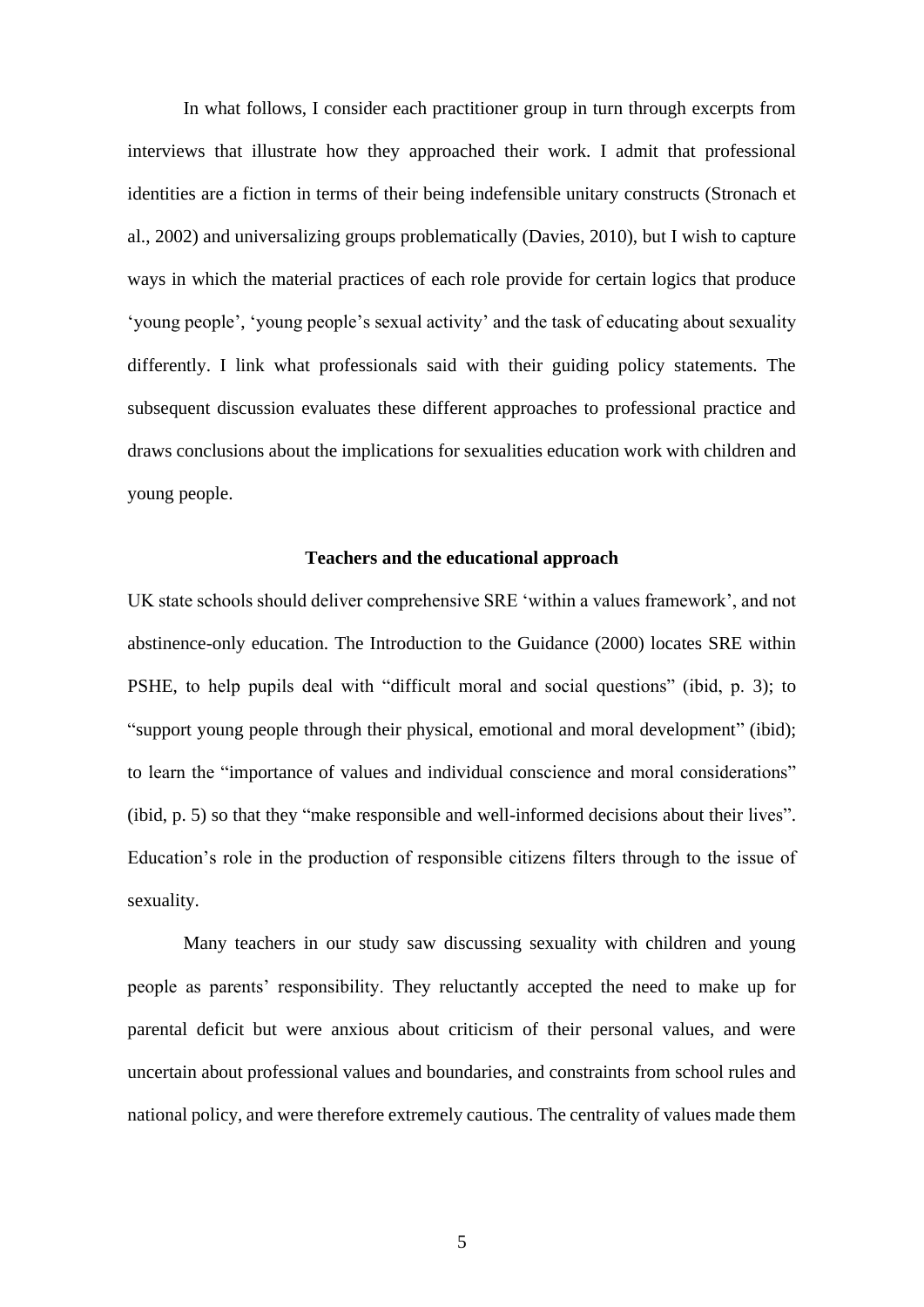more, not less anxious compared with the rest of the curriculum. The way this risky subject produced anxiety among adults was why one teacher planned to resign the role:

*It's a lot of hard work, very little appreciation from anybody... And because there's a lot of staff who don't feel comfortable teaching it, you're the one who gets it in the neck at the end of the day ... Where staff or pupils aren't happy about it, or are threatened by it, it can come out in aggression* (

PSHE co-ordinators felt burdened by the role and reported little recognition of it importance or of their responsibilities. They described PSHE as "so low on everyone's agenda":

*Everybody says it's important, but you're under pressure to fit everything else in, and PSHE, as non-examined, gets squeezed*.

We documented the low status of SRE, and its competition with high status academic subjects within the National Curriculum which left it poorly served for resources and time, sometimes conflicting with a teacher's 'official' curriculum subject: one teacher described "stealing" time to prepare PSHE lessons. Low status meant less staff training and material resources for SRE which seemed to impact on staff confidence. Our interviewees themselves were confident discussing sex and relationships, but they recognized the reasons others were not:

*Being under-prepared for it is horrible: I think the biggest fear as a teacher in a situation like that is being asked a question that you just don't know how to answer.*

As in Buston et al's (2001) findings in Scottish schools, the words 'difficult' and 'uncomfortable' and their derivatives featured heavily in coordinators' reports of how other teachers found materials. As in Preston's work (2013) work with teachers in the USA this made the task of SRE 'very, very risky' indeed.

6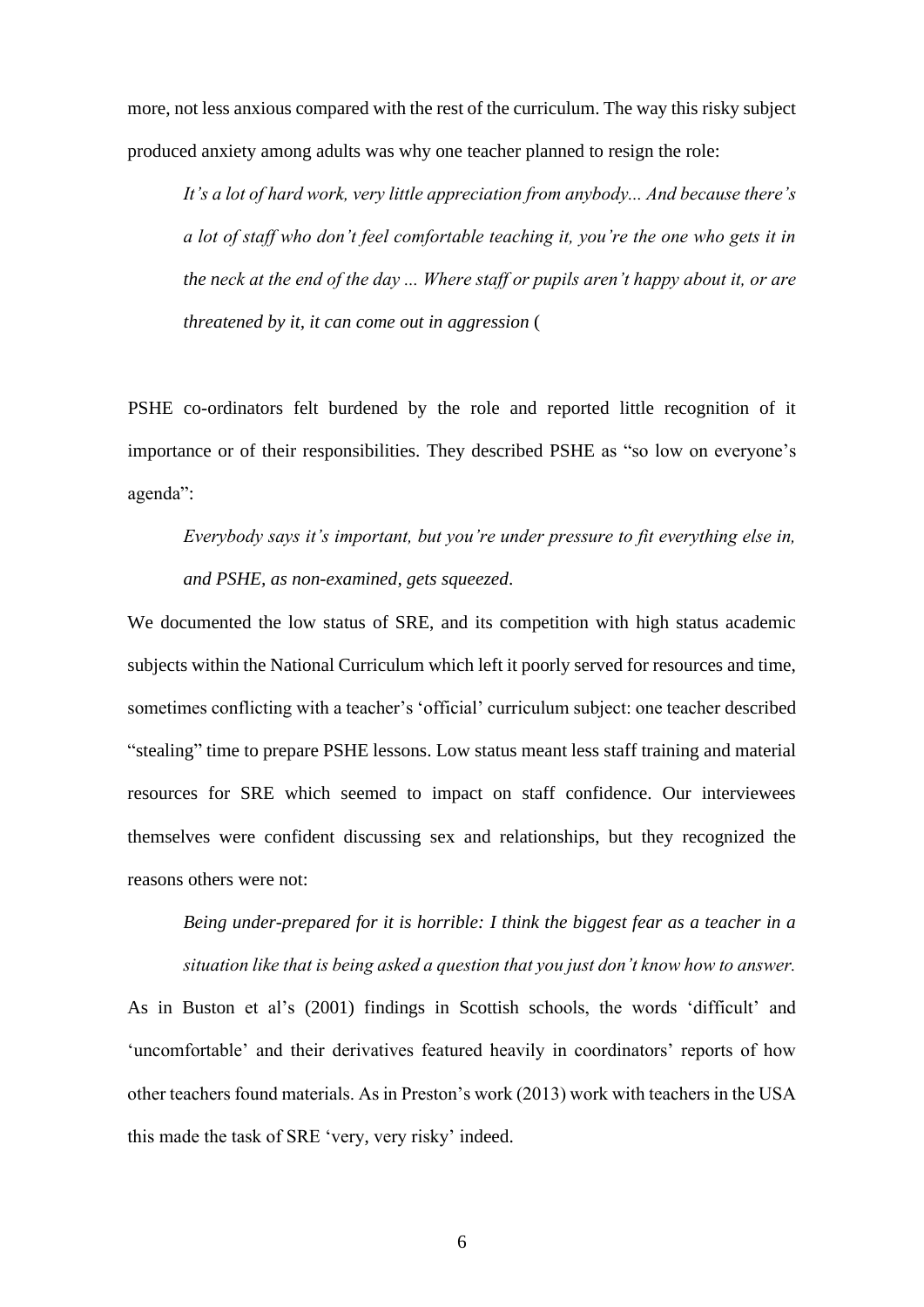In addition to SRE being a necessary compensation for parental neglect of a difficult topic, they viewed it as a response to social pressure that young people felt to be 'sexy', attractive and sexually available. Popular expressions of outrage or concern about young people's sexual activity led to anxiety at all levels in school, for parents and governors, and was felt acutely by coordinators and form tutors. This coordinator reported staff views that question the curriculum and the legitimacy of the topic:

*Some staff would argue as well that Year 9 pupils are too young and some of them aren't ready for sex education. And fair enough, there's probably 3 or 4 that are very young Year 9s, but there's some who need it in Years 7 and 8. Some staff argue it's not their job, it's the parents' job. And there's a whole range of reasons … You should get the whole staff group in and they'll tell you just why they shouldn't have to teach it! It's not a popular subject! People do it reluctantly, even the staff that don't feel uncomfortable with it ... with the training and planning the way it is ... they feel under-prepared.*

References to age appropriateness in interviews are frequent, unsurprising given the popular concern with 'sexualisation' which is reflected almost hysterically in the SRE policy which refers to it frequently, echoing anxieties attributed to parents that pupils hear 'too much, too young'. A developmental model of the child pupil is evident not just in the overt age-stage discourse (Burman, 1994a), but also in repeated references to students' maturation: "the emotional and physical aspects of growing up" and "the challenges and responsibilities that sexual maturity brings', pupils' 'changing bodies' and 'preparedness for puberty" (DfEE, 2000, p. 25). In other areas of education, a pupil's readiness to learn might mean earlier introduction might not be effective, but does not amount to anxiety about 'corruption'. Here the anxiety outstrips any evidence for concern.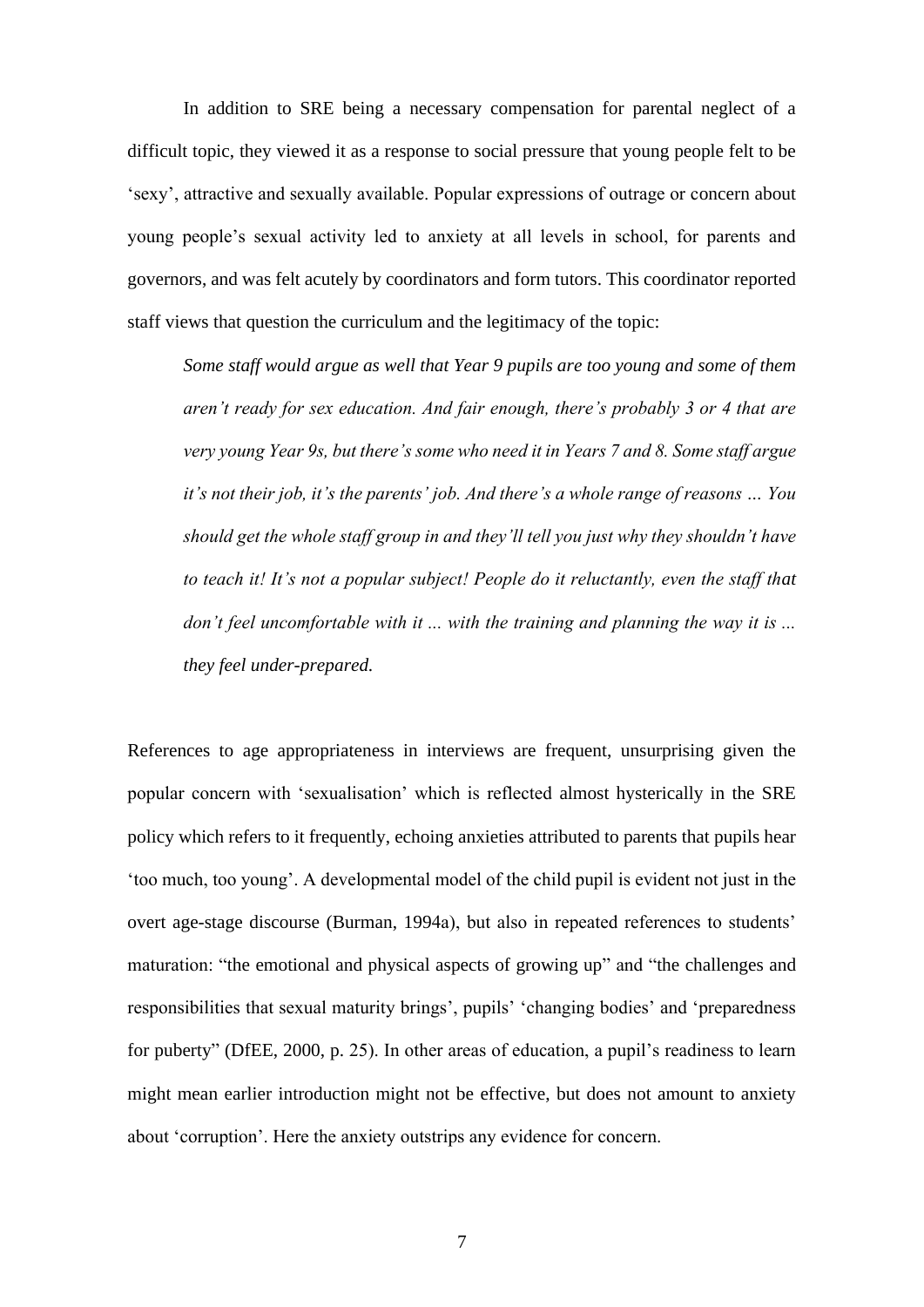The notion of the pupil has been understood as making the task of educating about sexualities more difficult in schools (Monk 2000; Paechter 2006) because it constructs them as children and as ideally non sexual. The decision making in which they must be well informed, value lead, confident and responsible is implicitly located in the future at a safe distance from the pupil now. Their own sexualities are carefully projected onto their future selves and education is oriented towards their future well-being.

### **School nurses and the health approach**

The school nurses saw themselves playing a key SRE role within schools, one clearly distinguished from the teacher's role. They spoke with remarkable unity about their professional practice, specific training and competences in sexual health and delivering sexual health education to young people. Their role as health professionals was to give information individually to students and to whole classes. As health educators, *sexual* health education was increasingly their primary focus (as opposed to hygiene, drugs or alcohol), and they had confidence in their knowledge of sexual health, emphasising their specific training. They saw themselves as *sexual health experts*, despite school staff sometimes viewing them as the 'nit nurse'.

Nurses' roles in schools varied, but usually included drop-in sessions for individual consultations and the delivery of Year 7 and 9 (aged 11-12 and 13-14) SRE lessons. They were rarely involved in curriculum design, despite their training for this. School nurses felt of low status in schools, which we interpreted as reflecting the general institutional esteem for the mind relative to the body (Paechter, 2006). One nurse described being "allowed" to sit in a "cupboard" to run her drop-in, and lamented the message this gave young people about the importance of the issues they were discussing, another said pupils "had to brave a corridor of power" to knock on her door. However nurses' exclusion from discussion of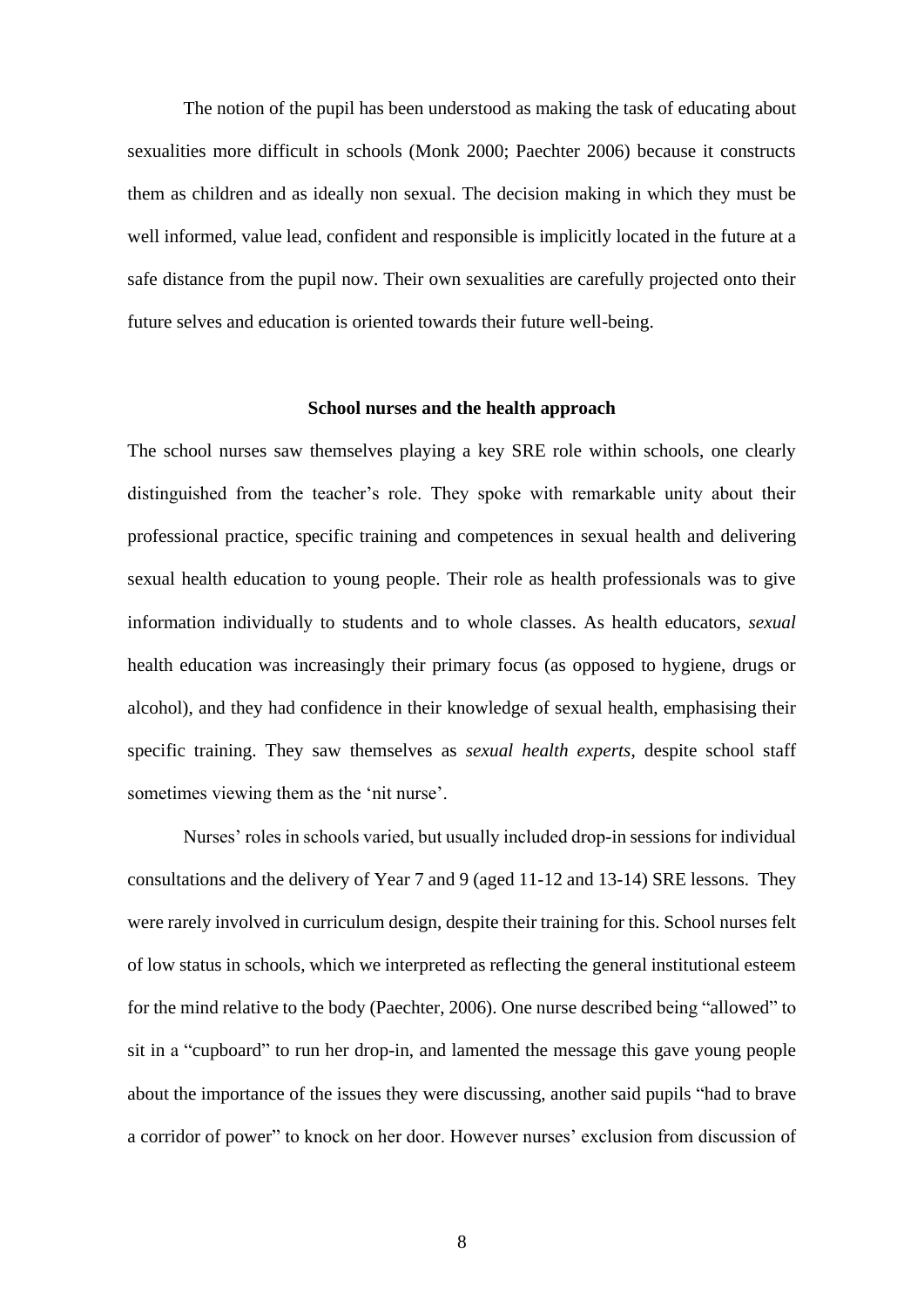the curriculum showed both lack of recognition of their training as sexual health educators, and what seemed like a territorial demarcation.

A major plank of school nurses' work was to support a national campaign to reduce teenage pregnancy rates. Some of the nurses welcomed this national agenda and hoped that funding would follow; some explicitly sought to reduce unplanned conception, but all rejected the evaluation of their service by area conception or pregnancy rates:

*I don't consider I've failed if a girl gets pregnant as long as she's got pregnant because she knew where advice was and chose not to access it.*

They all emphasised informed decision-making:

*I want them to be able to say to their boyfriend who says 'I'm not using a condom because they don't work, they split', 'If you use them properly they are very reliable'. I want them to be equipped with that information. I am there to give them the information, and they act on the information.*

*What I'm interested in is: at the point they got pregnant, had they got all the information that they needed? Could they have prevented it had they wanted to? Whatever choice they make, as long as it's an informed choice and they make it because it's what they want to make, I've no problem with it. […]* 

Nurses saw themselves as providing up-to-date, accessible medical information that empowered pupils to make informed decisions, without moral judgment. Whether they conducted whole class sessions or individual consultations, young people were their clients, and their provision was young person, rather than school-centred.

*I don't just pick out the pregnancy bits. I think it's equally important that they know*  how to protect themselves from sexually transmitted diseases. They get a lot of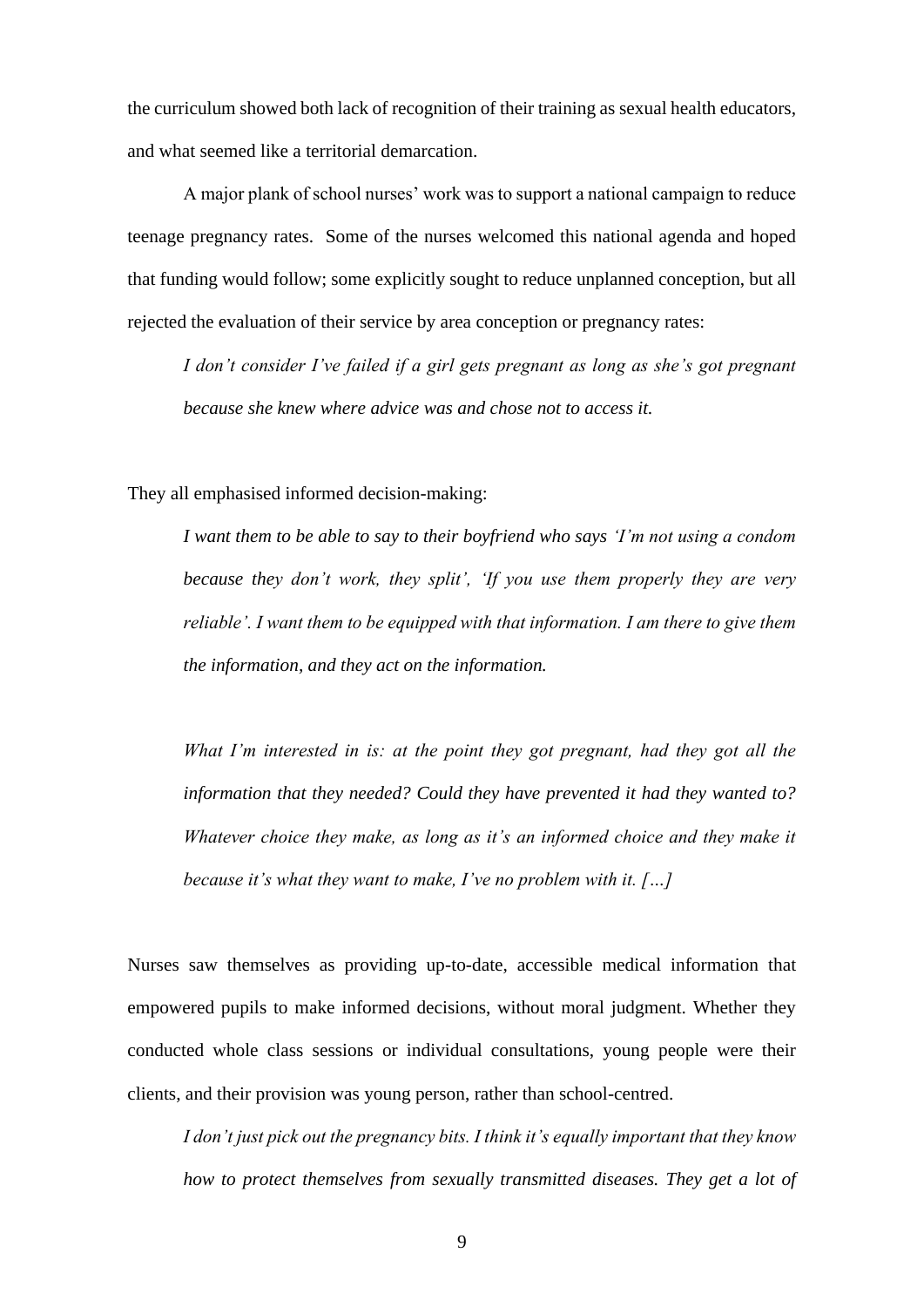*mixed messages and I want them to know there is somebody there that they can talk to, who won't tell their parents and who will point them in the right direction. That it is confidential.*

As health professionals, the nurses were clear they provided a confidential service for individual students. The principle of 'the child's best interests' and the primacy of their client's needs guided their work: pupils, as 'young people', were entitled to access services. This approach could bring nurses into conflict with school staff. Those working in faith schools felt they were viewed with suspicion and their work limited to delivering 'biological facts'. Several felt self-conscious talking to pupils about contraception and abortion, but were clear that their professional codes meant that schools had nothing to fear - they did not *advocate* abortion or condone under-age sex, but simply *provided medical and legal information*, which young people had a right to know. Their information-giving remit was important in defending their work.

Confidentiality was consistently raised as the key to young people's decision to use services or for pupils using 'drop-in' clinics. Nurses' clarity about confidentiality contrasted with teachers' uncertainty about their legal and professional responsibilities. This seemed to obviate the anxiety that sexuality (whether consensual sex or sexual abuse) elicited in teachers. Nurses argued that teachers' 'muddled thinking' and conflicting loyalties to pupils, parents and school, with the balance of power in favour of school and parents, led them to disclosure pupils' concerns inappropriately. One assistant headteacher had expected a nurse to report to him what a pupil had discussed in a consultation; two deputy heads asked nurses to breach client confidentiality; and one nurse described her refusal to do so as the end of her positive relationship with her school's senior management team.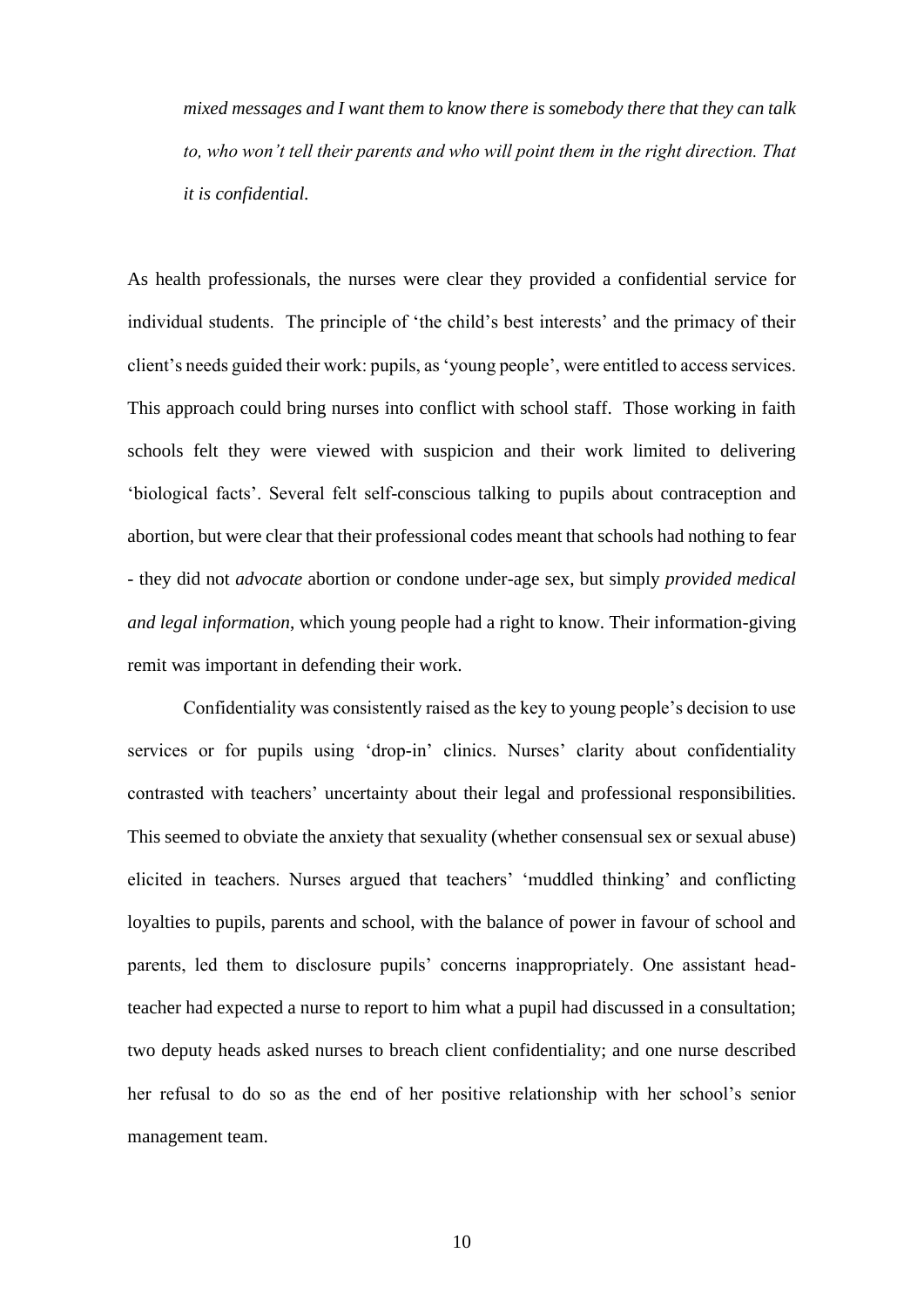For health professionals then, the young person was clearly understood as the client and was constructed as having agency and decision making capacity. They could have legitimate health and sexual health needs and – especially – questions about sexuality and sexual health. This agency contrasted with the teachers' accounts, in which young people, framed as 'pupils', tended to be viewed as passive in the face of external pressures to be sexual, devoid of agency or sexual desire themselves.

Recognising young people's sexual agency, was not to assume they were all sexually active, nor contributing to the pressure to be so, but it was to be unabashed in approaching them as potentially sexually active, perhaps soon to become sexually active and allowing them to raise concerns about sexuality. It did not mean nurses over-estimated sexual activity among young people. They had a clear sense of how sexually active young people were and recognised peer pressure around this, and so embraced dispelling myths within their SRE. One said:

# *Most of the children aren't doing it [having sexual intercourse], but are made to feel it's not normal if they're not.*

Granting young people both sexual and moral agency was to recognise their *potential* to be moral and sexual decision makers, and to see the role of sex education as enabling them to make informed life choices. Nurses' information-giving role was contrasted with the morality of situated decisions that young people themselves had to make. These decisions might be future ones but for some young people they were in the present.

#### **Youth workers and the youth work approach**

The second study that I shall report here sought youth workers' views on SRE. For these professionals, their work around SRE was called different things with different groups. When working with youth groups or in schools, it might be 'sexual health and relationships', at other times 'sexual health and self-esteem' work. All of them provided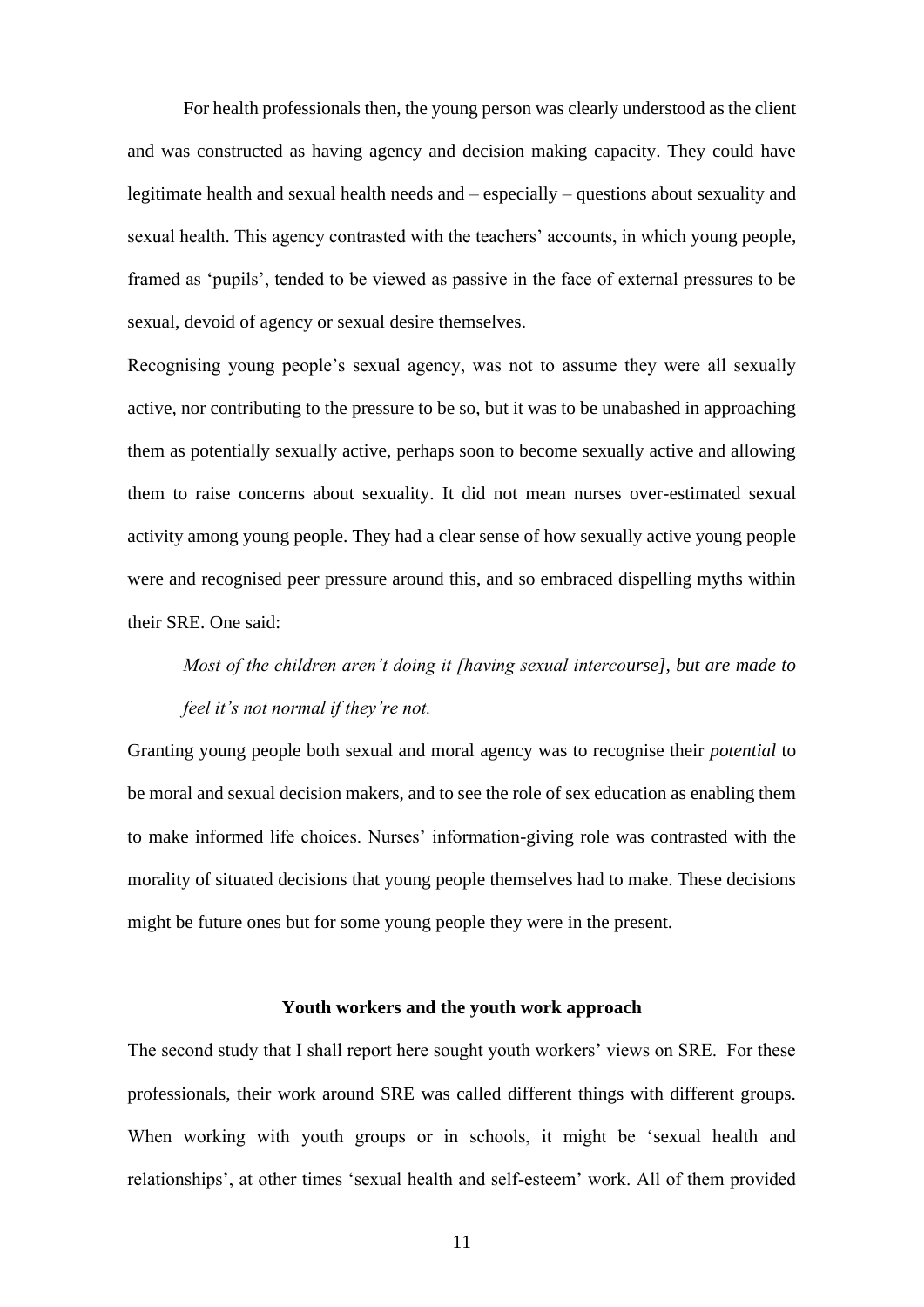both group work and 1:1 work with young people, framing them both as supporting young people's well-being. I asked youth workers directly what principles guided their work on sexual health:

*Openness, [being] non judgemental, inclusive.*

*the majority are the principles of PSHE – balanced life education for young people, the ECM principles, like staying safe and being healthy.*

*The general youth work principle of giving people the choice and the chance to make informed choices. And the principles of informal education, certainly as regards delivery style, etc.* 

*Helping them with their self-esteem because how they feel about themselves is at the base of it.*

In addition to considering how they viewed their role in general, I wanted to know how they viewed sexualities education and how that shaped their role in relation to young people:

*Giving young people choices, by letting them know about what services are available and choices about the sex they chose to have and who with.* 

Another explained his role as:

*raising young people's awareness of the range of decisions and choices open to them around sex and offering opportunities for discussion and debate on the implications of particular choices; offering learning opportunities for young people to develop their capacities and confidence in making decisions…;*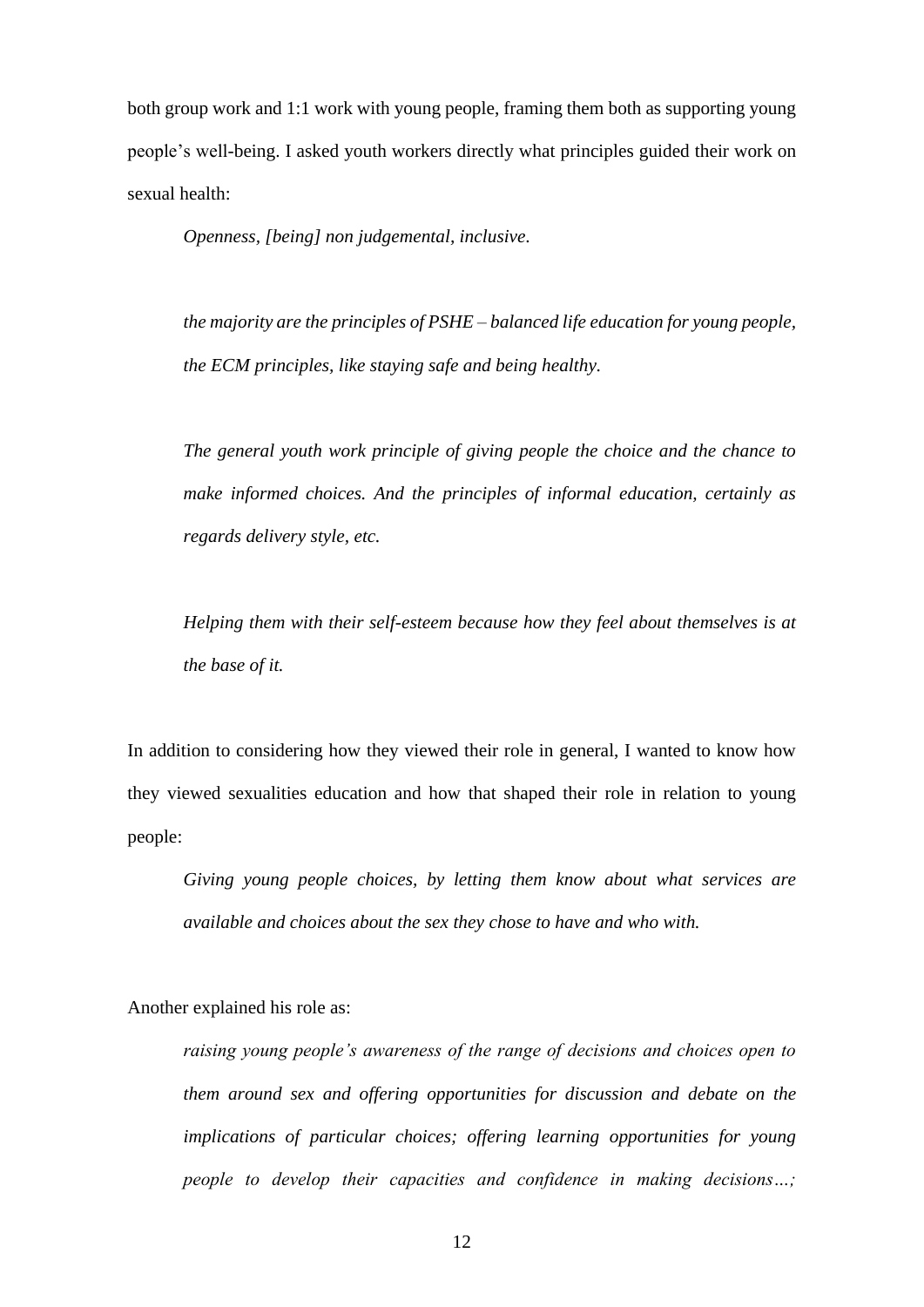*respecting young people's choices and views, unless the welfare or legitimate interests of themselves or other people are seriously threatened.*

Responses to these questions offered an indication of how their professional practice produced the objects of 'sexuality', 'the young person' and 'sex and relationship education'. One worker, in describing the aim of his work, referred to gendered young people:

*to get young people talking about sex and relationships. To see choices around the sex and relationships that they have or could have. To get young men to take responsibility towards young women they see (in relation to relationships, consent, sexual health etc.)* 

One made the point that embarrassment inhibits young people's ability to make informed choices. Her job was that of:

*Making it less embarrassing. Sex is part of a healthy life. We don't talk about sex with young people enough, or at the right ages, so, … openness is key... Meeting young people where they're at, which is what my youth work practice has always been about, and why you need to meet a group first' [before you can run a sexual health session]*

Another, commented tellingly that she was:

*not trying to protect them from sexuality*

These comments show how youth workers normalised discussion of sex rather than treating it as a likely problem for young people or for themselves to discuss with them, and they did not present the task as anxiety-provoking for themselves or fellow youth workers.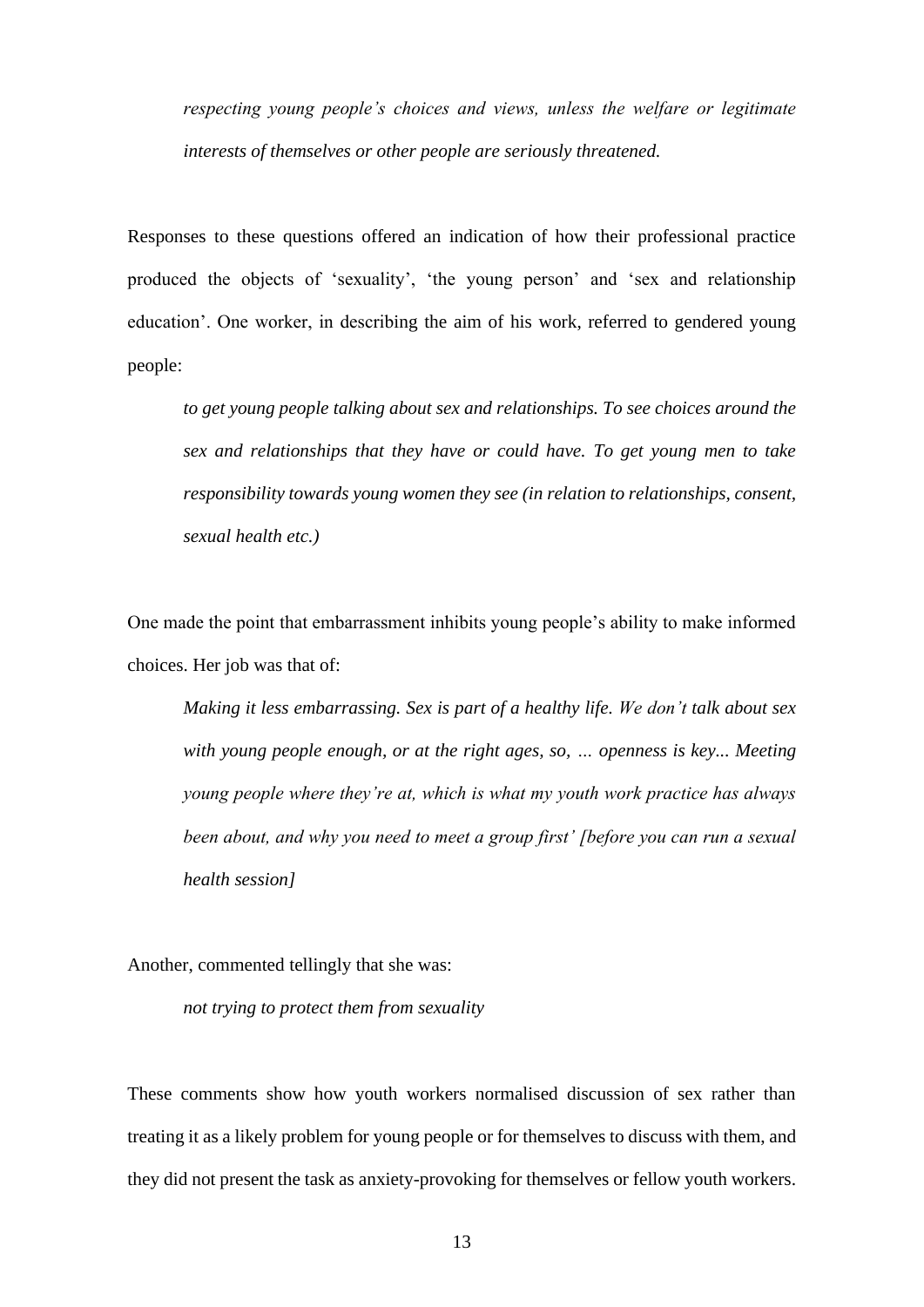In terms of how they saw 'young people', comments included:

*[I] See them as potentially sexually active, especially from year 10 upwards.*

*I see them [service users] as young people, definitely, even when they're in school. They start to call me 'Miss' cos they're in school mode, but I'm not their teacher.*

In comparing their role to that of teachers or school nurses, youth workers volunteered comments like:

*Schools are crying out for youth workers to do sexual health work, because they don't feel they have the right experience or training to do it themselves and they acknowledge it's a better approach that youth workers take…. [Our approach is] More informal, more fun, using different tools, more games and more input from young people. More responsive.*

*Openness in discussing gender and trans-issues - even gay teachers shy away from this.*

Like the nurses, they felt that they were sometimes invited into schools 'after the horse has bolted':

*It's sometimes a 'bit too late': they're already sexually active or [are] young fathers etc) This illustrates how failing to recognise young people's sexuality and potential sexual agency results in a post-hoc response that tends to be responsive to negative consequences, or perceived negative consequences.*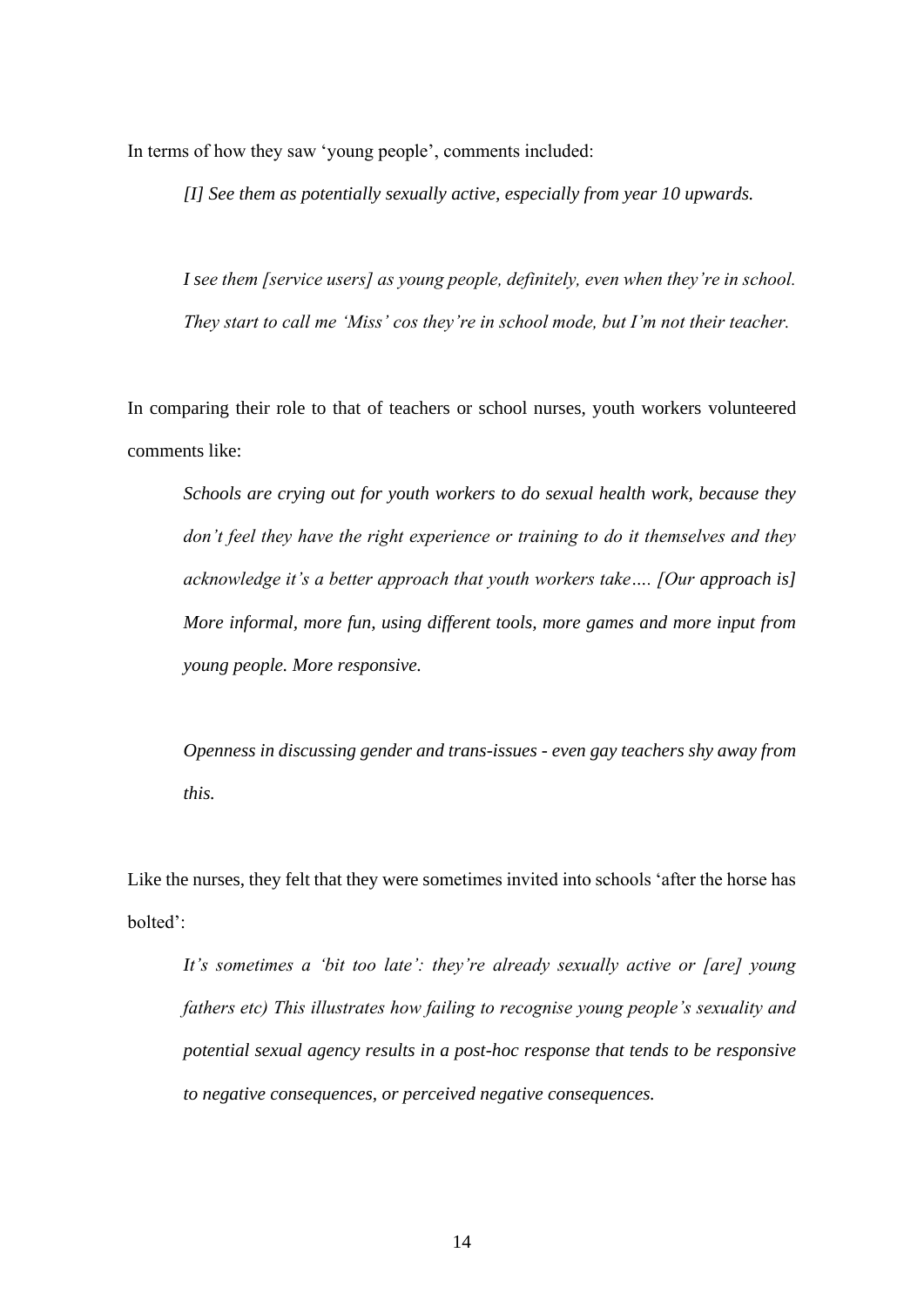The account youth workers gave consistently was unhesitant in recognising young people as *sexual subjects*, potentially sexually active and with desires, fantasies, experiences (perhaps with other people). Granting *sexual subjecthood* in this way meant recognising young people's agency, not as *tabula rasa* to have valued inculcated in them by education or even to be taught; but people with their own values, dynamic processes of reflecting on and forming their views, and potentially with sexual knowledge (and experience); and potentially with their own sense of themselves as sexual subjects. Sexuality is on the table for discussion in the present, not only to inform their future selves, and as an object of potential development, relation and positive experience, not only as an activity risking negative consequences.

## **Discussion: professional practice and youth agency**

The data from these two studies suggest that education, health and youth work practitioners' perspectives on SRE are powerfully influenced by their underpinning professional philosophies, and their material practices within institutions such as schools, and these have differing consequences for how young people are viewed, how sexuality itself is seen and how their role in sexualities education is therefore understood. Most importantly for the present discussion, there are implications for the recognition of young people's sexual agency.

UK schools are dominated by the achievement agenda, which has de-privileged social justice concerns or even pupil well-being, in favour of a narrow focus upon academic attainment (McNess, et al., 2003). League tables that rank schools by examination success in academic subjects produce schools with little time for non-league table subjects like sexualities education or PSHE. Education about (and care of) the body is relegated as a result this concern with the cerebral. However teachers and nurses operating in the school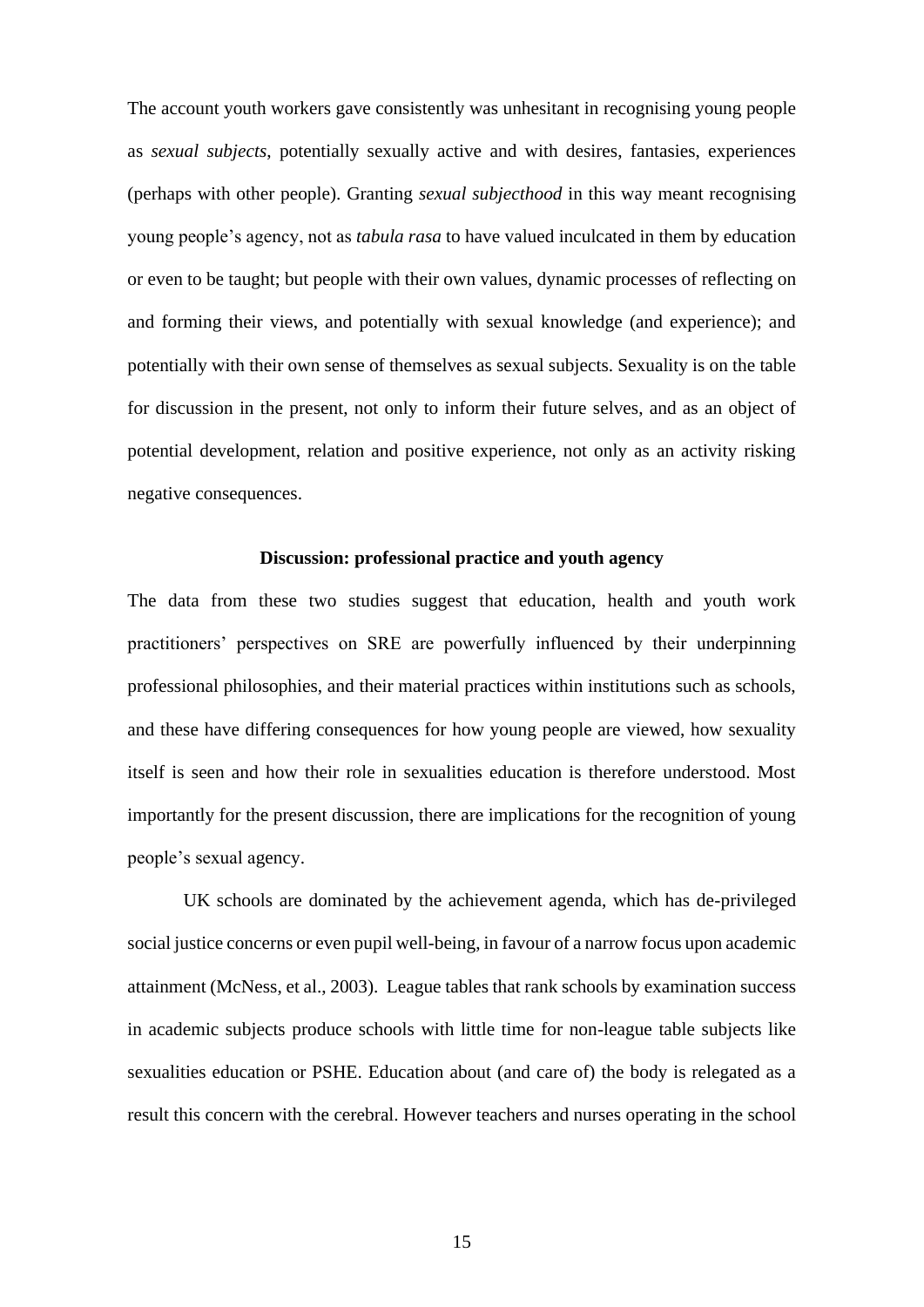context mobilise differing understandings of young people, of sex, and of sexualities education.

 For teachers, pupils are people who are taught and who they hope will achieve on the curriculum they set. They are ideally 'non sexual', but will face challenges, make decisions, and 'take responsibility' in their future lives. This formulation of pupils' *future* sexualities side-steps the moral dimension to SRE, as it allows for pragmatic delivery of sex education in the present, deferring moral concerns about the application of this knowledge in future decisions.

School nurses operated within this school context but framing their practice within a health approach that instead treats pupils as clients, with individual needs, and with individualised responsibility for rational choices in their self-interest on the basis of the information provided. Sometimes the school system is able to embrace the health approach via a health promotion logic that foregrounds information and knowledge as the way forward. However, the extent to which a school nurse's 'client-based' perspective can be brought to bear within a school setting is limited, not only by the dominant perspective of education managers that tend to marginalise school nurses, sometimes undermining the confidentiality of consultations, but also because of their limited involvement in assessment and in developing the SRE curriculum.

Youth workers are similarly oriented to the young person and their particular needs, but also their choices, which includes about engagement with the service or not. If a health approach risks assuming that individuals will make rational decisions on the basis of medical information, youth work explicitly acknowledges young people's autonomous use or disregard of advice. Showing its critical pedagogy roots, youth workers know that education starts from 'where someone is at' and cannot be *done to* or *given*, even with the best of intentions. With a greater focus on the processes of discussion and reflection it seems that youth workers might support the dynamic and on-going processes of thinking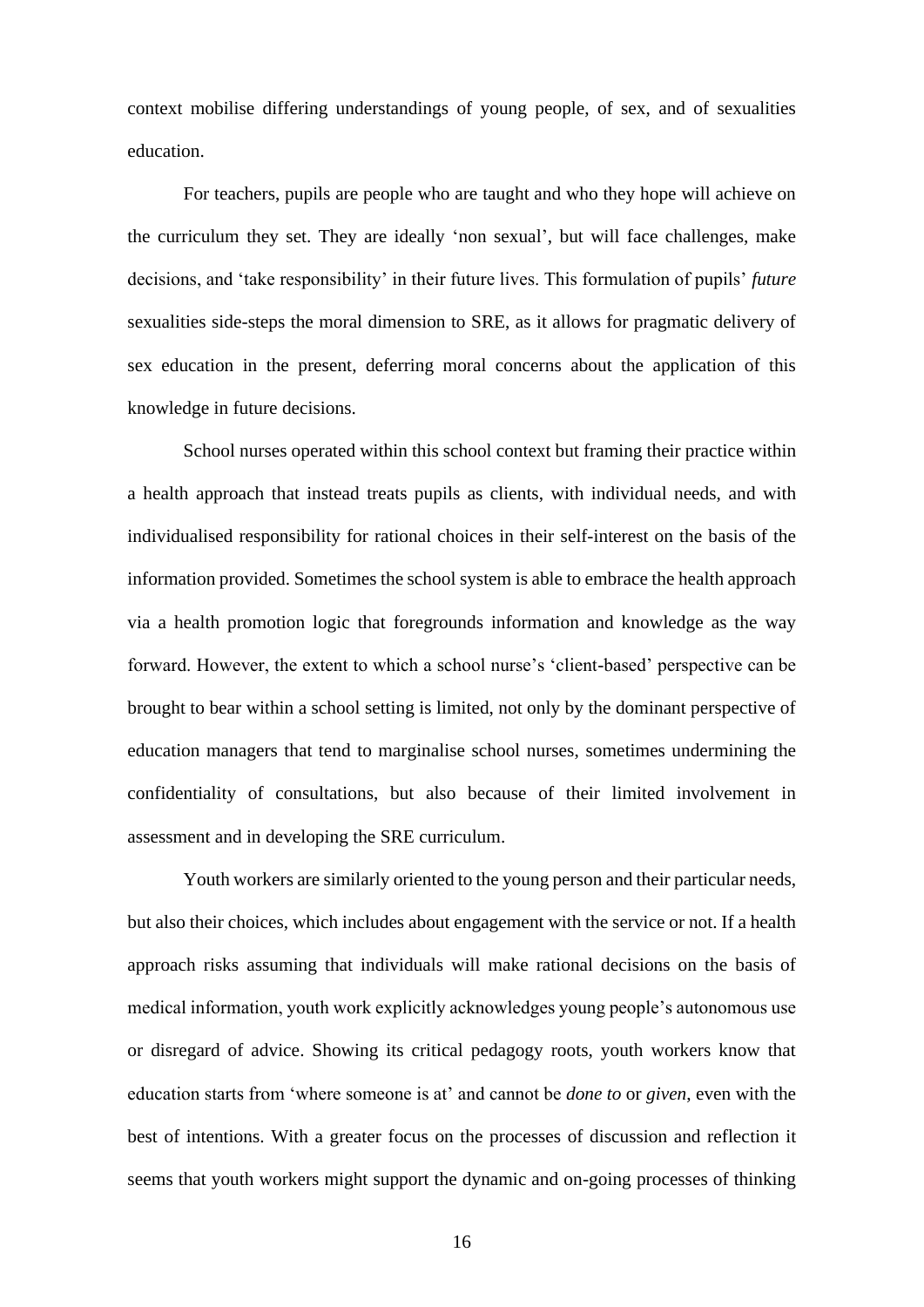through ethical choices, developing and revising positions and possibilities for action. They will judge success by process not outcome (Batsleer, 2008; Davies, 2010) despite pressures otherwise that echo those on school nurses and teachers.

References to sexuality in education are dominated by issues of STIs, abuse, 'unwanted' pregnancy, underage sex, criminal or 'promiscuous' sexual activity amount to the familiar 'scare tactics of sex education'. The health promotion (or safeguarding) emphasis on equipping pupils to avoid physical and emotional harm contributes to the negativity around sex and constructs individuals as personally responsible for preventing harm to themselves. Whereas teachers' accounts tended to present sexuality as a difficult subject, and sexual activity a risky business that amounted to an overall negativity about sex, nurses were matter-of-fact and able to discuss sex neutrally, presenting information about medical risks and also the logical options for risk reduction or harm minimisation. Youth workers provided the most sex-positive accounts, and were able to discuss the positive contributions sex might make to relationships or well-being, as well as the risks to health or self-esteem.

These different views of young people and the general sex negativity/positivity had consequences for how sexualities education was understood and their role in it. While for teachers, sex was a negative topic making SRE a 'hot potato' that could burn them and bring professional risks for them, with some doubt apparent over the legitimacy of the curriculum, for nurses it was wholly embraced as a legitimate, indeed core, responsibility of theirs, within the apparently morally neutral framing of information-provision. For youth workers, sexuality was a part of life in which they saw relevance for individual wellbeing and social justice agendas, both of which were their professional business. As regarding legitimacy of discussion with young people, it was just another topic that if it was on young people's radar, was on theirs too.

17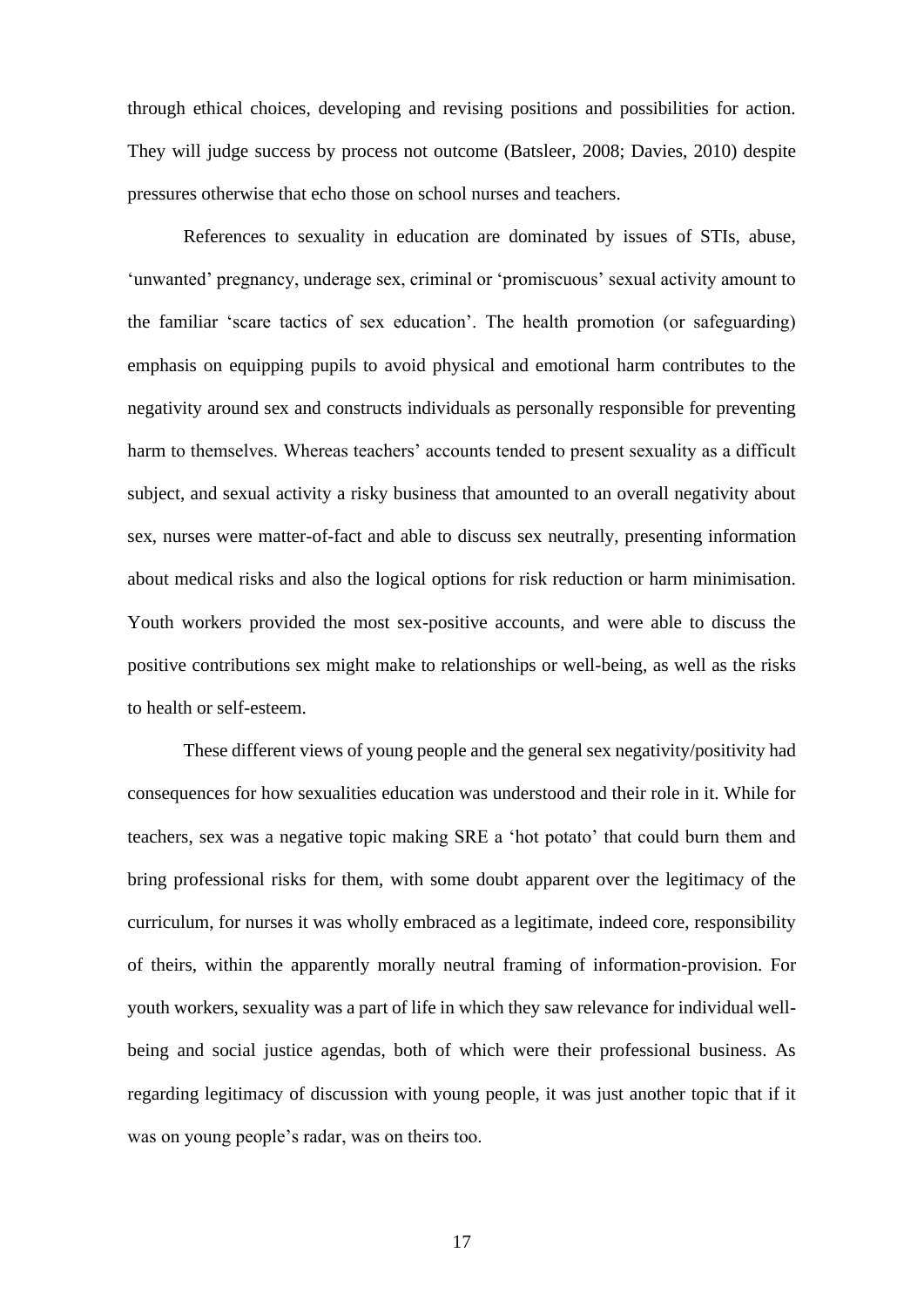It seemed therefore that the school nurses and youth workers granted agency, both sexual and moral, to young people more than the teachers' accounts suggest because first, they had information-giving roles and did not expect to inculcate particular moral values, and second, because they were clear about who their client was, so addressed young people and their current concerns directly, were confident that they could offer them confidentiality and accept that they determine the outcome. The implication of youth workers' approach was that young people might open or close discussions about sexuality, and might opt in or out of sexual health education. In practice, a range of framing devices could be deployed and discussion of *well-being*, *respect* or *making difficult decisions* could be the entre to reflecting on intimate relationships if young people lead the discussion in that direction, as they often did. This illustrates how granting autonomy to young people might well result in discussions that ticked the sexualities education 'box' (youth workers are required to audit their sessions also) only in a way and moment and framing that suited them.

Negativity about young people's sexuality produced anxiety for school-based practitioners which meant that the task of SRE often became sex negative in teacher-led SRE and potentially also in the class sessions on STIs that schools asked nurses to provide, which could lead to SRE simply missing young people's agenda and interest. As Allen argued: "When young people receive the message from school that sexual activity is predominantly about danger, guilt and risk while elsewhere it is promoted as involving fun, pleasure and power, sexuality education's warnings can appear didactic and boring" (2005, p. 169). Furthermore, this stance on accessing sexual health information and services is not *for* young people, and is not therefore "underpinned b an understanding of, or a desire to afford rights to children" (Corteen, 2006, p. 93). The challenge lies in making responsible teaching about sex, including STI risks, 'sex positive' and making sex

18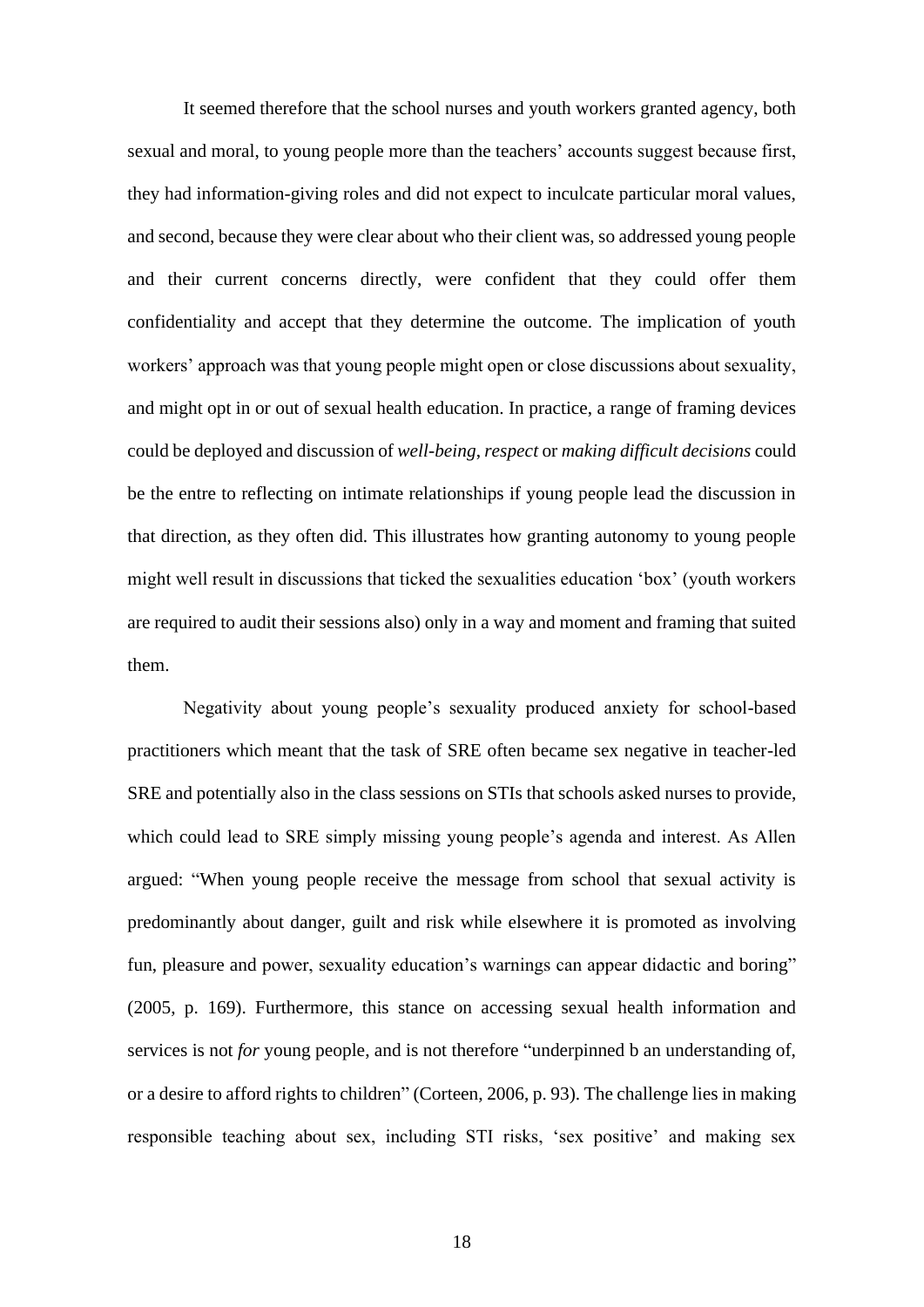positivity sensitive to the pressures it can create, helping young people question some of the gendered 'rules' governing sexual pleasure, and in making SRE more practical.

# **Concluding remarks**

Sexualities education is itself transformed within these differing approaches; youth work appears most able to grant what Allen (2005) called *sexual subjecthood* to young people, and viewing children and young people as *pupils* profoundly limits what teachers feel can be done in SRE. This seriously compromised the school as a site of good practice for sexualities education in this research and highlights the need for sex positive approaches within sexualities education.

Health professionals were clear what entitlements accrued their clients, in contrast to schools' anachronistic orientation to parents as consumers of education. Youth work, like health, is concerned with ensuring young people are well-enough informed to take decisions about their own sexual health, but arguably is more broadly concerned with young people's empowerment to make choices and to develop their capacities and values to do so. This is unsurprising given that youth work as a profession centres on an overarching concern with young people, of which sexual health is but one area to apply these principles. However, youth work's concern with social justice, not just individual well-being is to be celebrated. In relation to SRE, the specific implications of this are illustrated in how the youth workers justified making interventions against homophobia, whereas teachers sometimes felt they had to wait to respond to the needs of individual pupils for support around sexual orientation. School-based SRE is seriously limited by this pastoral, rather than social justice framing of sexual diversity (Alldred & David, 2007). The youth workers were often doing value-based work in either classroom or youth work settings, that was distinct from but supported one-to-one work.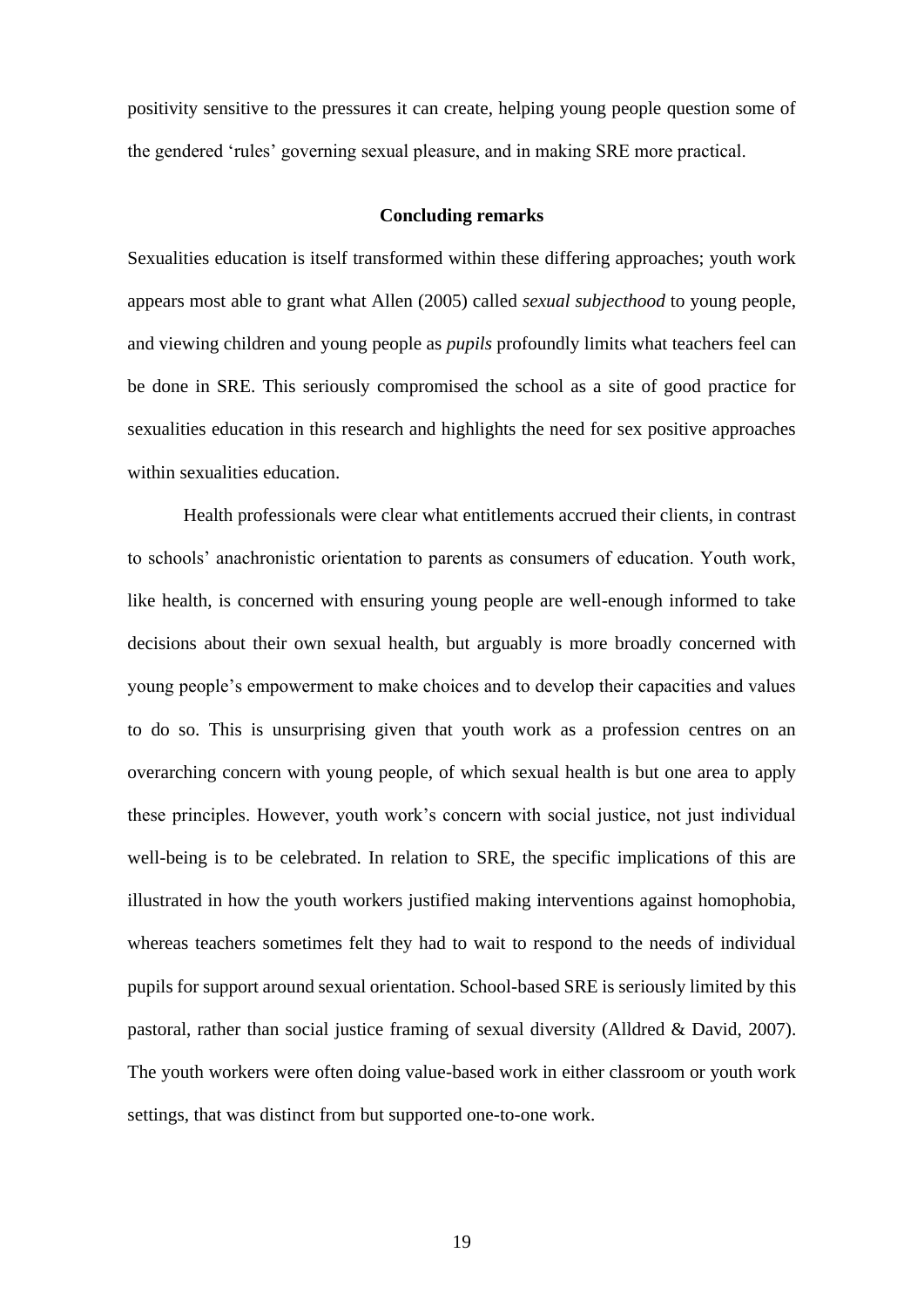Overall, a youth work perspective has something particular to offer the framing of professionals work on sexualities education. First, in its concern for social justice or wider community benefit, in addition to the wellbeing of the individuals using a service, it illustrates how education need not be individualistic or narrowly focused. Second, in its pedagogies of relational and youth-centred approaches, it is able to respond to the agendas, needs and interests of particular young people and hence to recognise and attend to their diversity rather than assuming particular needs for sexual or potentially sexual being. Third, in recognising youthful sexualities, rather than an *a priori* subject imagined 'innocent of' sexuality and being formed morally for their sexual future, actual and current issues can also be addressed. The ability to recognise young people's agency in both sexual and non-sexual ways shapes the pedagogic relation in ways that are conducive of a respectful and thus productive relationship.

 A frank, fearless, feminist, embodied sexualities education must start from young people's own agendas and interests, be honest about the pleasures *and* risks, of sex and must empower young people to achieve positive sexual lives, and to have agency and reflexivity in their 'sexual careers'. It should be pleasure-, intimacy- and relationshipenhancing and help them to be critical of cultural norms and pressures about sex and sexuality – a critical values education, not moralising or value-presumptious. To adequately address concerns over sexual exploitation, it has to recognise the legitimacy of young people – or children's - sexual activity or interest. Only this can adequately support young people to be empowered in their sexual careers.

# **References**

- Alldred, P. & David, M. E. (2007). *Get Real About Sex: The Politics and Practice of Sex Education*, Maidenhead: Open University Press/Palgrave.
- Allen, L. (2005). *Sexual Subjects: Young People, Sexuality and Education: Rethinking Key Debates*, Houndmills: Palgrave Macmillan.
- Batsleer J (2008). *Informal Learning in Youth Work*, London: Sage.